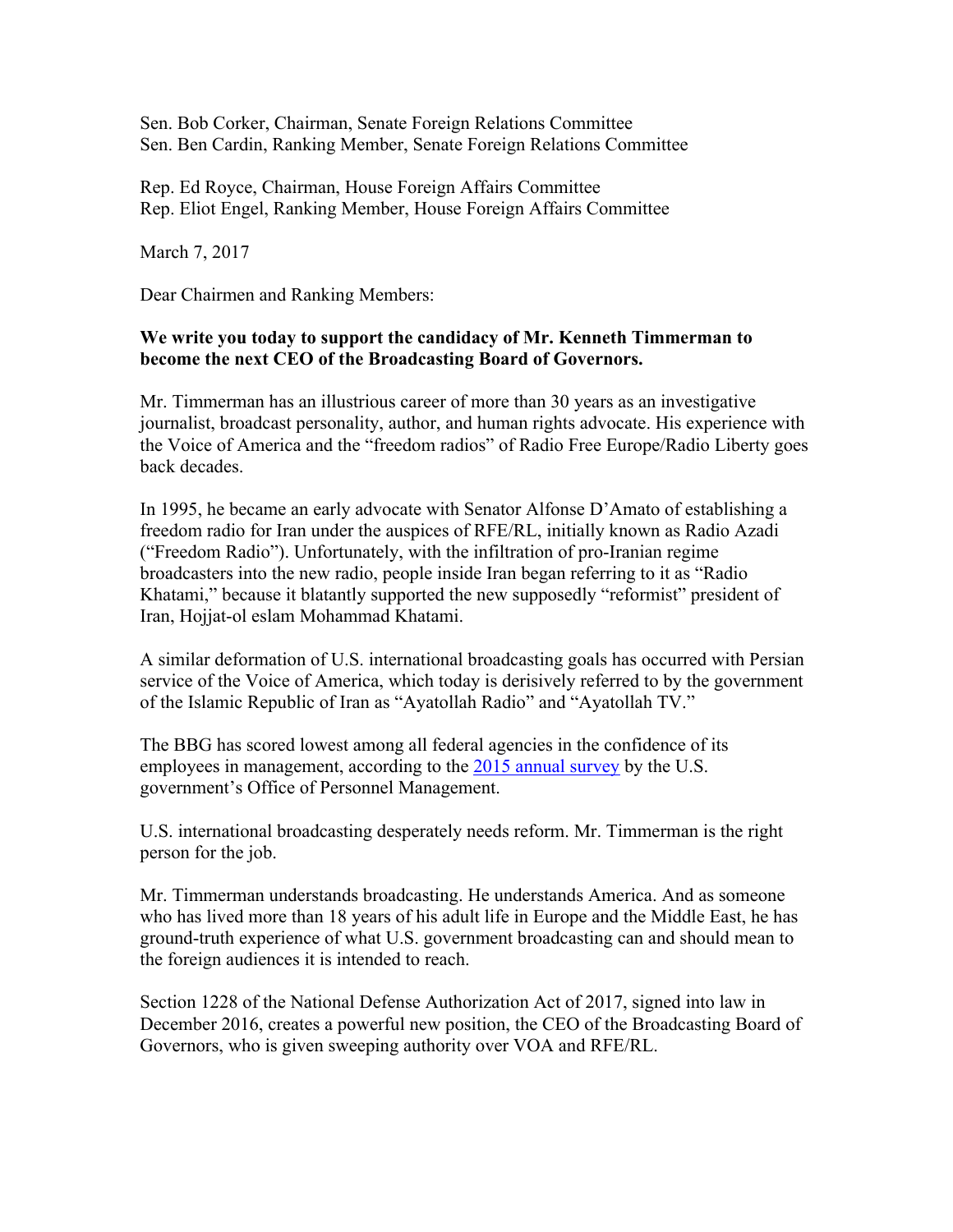The right person in that position will give our administration the ability to ensure that the various language services under his purview conform to the overall public diplomacy objectives of the United States.

Mr. Timmerman understands that these objectives are not partisan, and should not be partisan.

VOA should promote U.S. values, American exceptionalism, and the virtues of our system of government. The freedom radios and TVs under RFE/RL should operate as surrogates for the free medias lacking in the target countries.

For many years, the people in charge of these U.S. taxpayer-funded broadcasting services have not understood these essential roles of our public diplomacy.

We believe Mr. Timmerman is the right candidate to put American values first in U.S. government overseas broadcasting, and we strongly support his candidacy.

We urge you to join us in supporting Mr. Timmerman to become the next CEO of the Broadcasting Board of Governors.

## *SIGNED:*

**Afshin Afshin-jam,** Islamic Republic of Iran torture victim; human rights activist **Mahvash Alasavandi,** Mother of twins, Abdollah and Mohammad Fathi, executed by Islamic regime of Iran; Founder, Mothers Against Execution, Canada **Pari Asgari,** radio host **Roya Araghi,** former prisoner of conscience in Iran **Faezeh (Farnoush) Aghili**, Iran Civil Rights Activist **Kawa Ahangari**, Political Activist **Mojgan Amiri**, political activist **Shabnam Assadollahi**, Former political child prisoner at Evin Prison; former radio producer and host Radio Hamseda, Canada **Jamshid Chaharlengi,** Persian News Anchor **Aynaz Anni Cyrus,** Nat'l. Director - American Truth Project, Human Rights Activist **Pooya Dayanim,** Esq., President, Iranian Jewish Public Affairs Committee (IJPAC) **Mona Dehmohseni,** political activist **Hon Jimmy Delshad,** Twice-elected Mayor (Dem.) of Beverly Hills, CA (2007, 2010). **Manda Ervin,** President, Alliance of Iranian Women **Amir Ezati,** writer and filmmaker **Hassan Etemadi,** Political Activist Sweden **Bijan Fathi,** father of twins executed by Islamic regime in Iran **Zaman Feyli,** Iranian Journalist **Dr. Iman Foroutan,** Founder and Spokesperson, The New Iran **Firouzeh Ghaffarpour**, human rights and political activist, Sweden **Afshin Gorgin,** CEO, Radio Shadi; former broadcaster with Voice of America Persian Service and Radio Free Europe/Radio Liberty.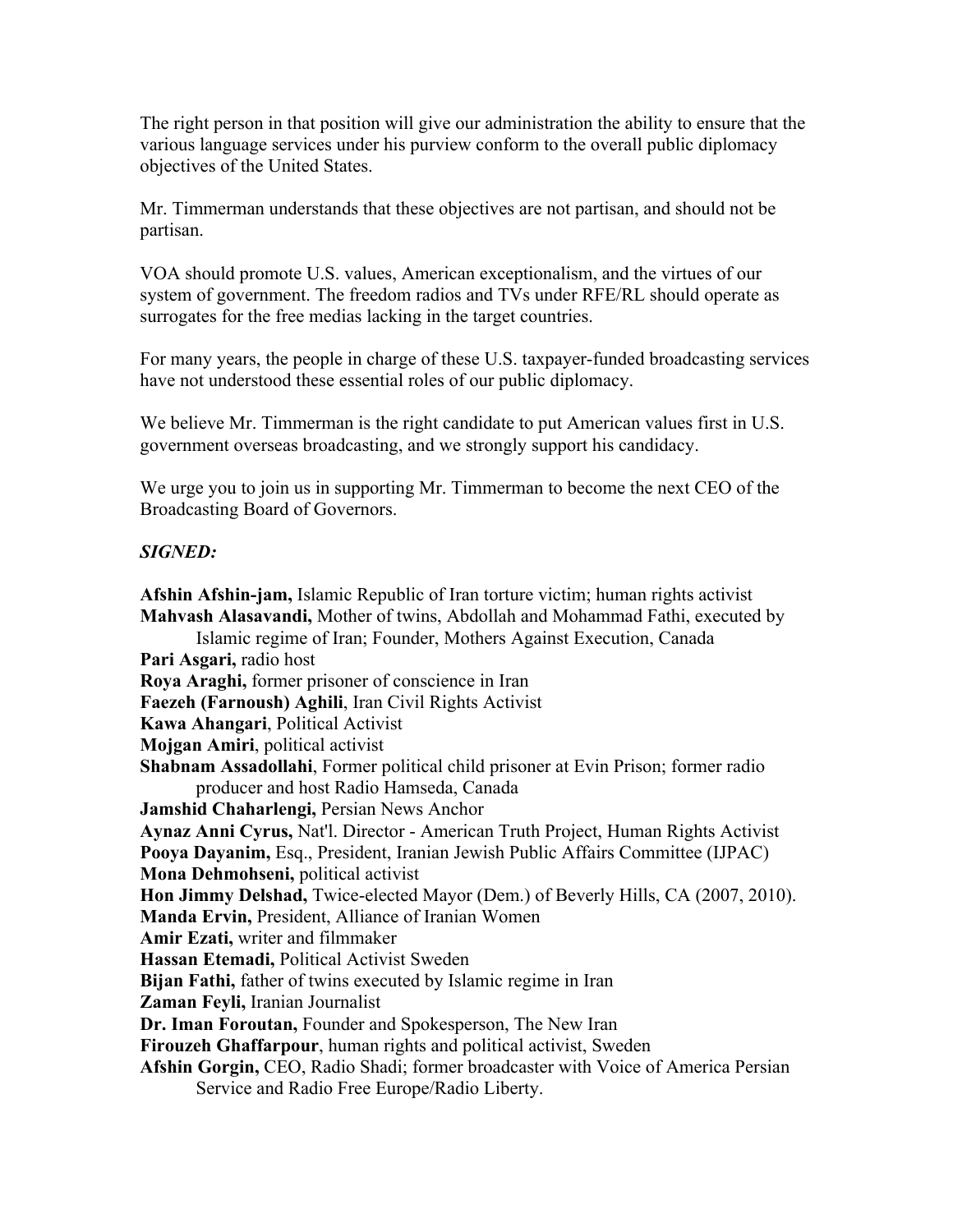**Marjan Keypour Greenblatt,** Founder & Director, Alliance for Rights of All Minorities (ARAM); Board Member, Jewish Federation of Greater Los Angeles (2008-2011) **George Haroonian,** Iranian-American Jewish activist\ **Mahboubeh Hosseinpour,** political activist, television host **Amil Imani,** Iranian-American writer, national security analyst **Mohsen Behzad Karimi,** Iranian Journalist, Brussels **Esfand Khalaf,** political analyst **Hossein Khorram,** Developer; American Middle East Coalition for Trump **Behrouz Khosrozadeh,** political scientist **Dr. Gill Leighton,** Iran Refugee Advocate **Kendra Malczyk,** human rights advocate **Walton K. Martin,** Director, Iranian Refugees Action Network **Karmel Melamed,** Iranian-American Journalist **Valerie M. Michel**, President, Michel Technical Solutions, Inc. **Maryam Moazenzadeh,** European representative of (jailed) Ayatollah Hossein Kazemeini-Borujerdi **Majid Mohammadi,** Sociologist **Alireza Morovati,** Founder and CEO of KRSI-Radio Sedaye Iran **Avideh Motmaen-Far,** Iranian Political Activist **Ahmad (Afshin) Nariman,** former Voice of America Persian Service reporter **Mansoureh Nasserchian,** freelance journalist **Faryar Nikbakht,** Committee for Religious Minority Rights in Iran **Randy L. Noble,** Christian Author, Human Rights activist **Khatereh Noorshid**, Editor of Javanan-e Emrooz Media group **Masoumeh Mohammadinia,** radio host **Jamshid Ohebsion,** professor of physics (retired) **Ali Akbar Omidmehr,** former diplomat, member of the Green Embassy campaign **Reza Parchizadeh,** 'Starred student,' Political analyst **Valerie Price**, Director, ACT! For Canada **Reza Qolizadeh,** civil activist **Amin Rad,** Voice of Christians in Iran **Ramin Rad,** Voice of Christians in Iran **Darius Radmanesh,** author, *Escape from Iran* **Behrdad Rahbar,** architect and artist **Jahanshah Rashidian,** activist, writer, poet **Penina Sarah,** attorney, political activist **Shahin Sartipi,** political activist (Sweden) **Cyrus S. Shahrazi**, Iranian-American activist **Shima Silavi,** political activist **Azadeh Soleymani,** Media critic **Kaveh Taheri**, Iranian Journalist, Human Rights Activist **Kambiz Soltanein,** Journalist **Sima Tajdini, former prisoner of conscience, Evin; freelance journalist Daniel Tousi,** political activist **Irina Tsukerman** Esq., Human rights activist **Voice Of Iranian Christians Organization**